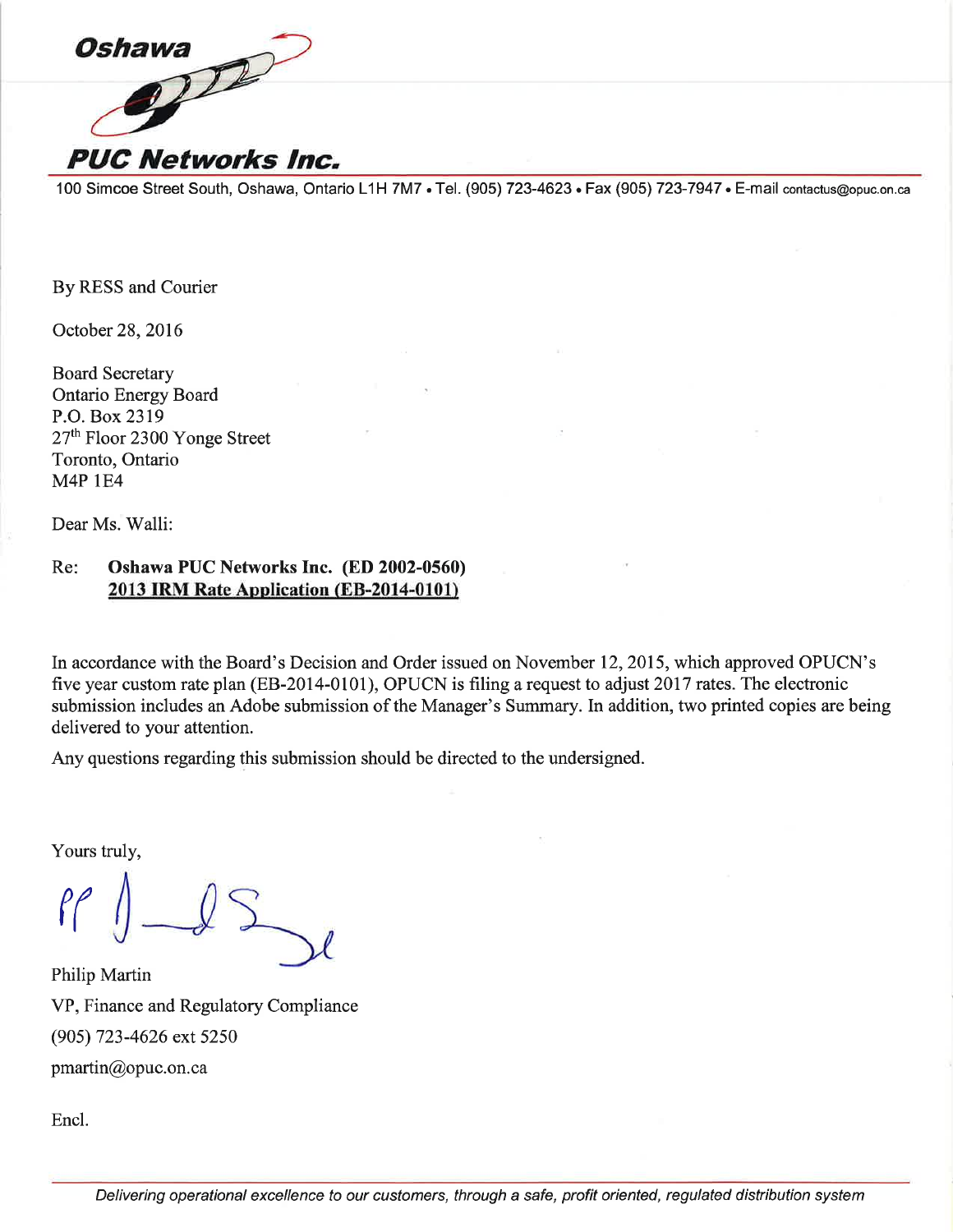#### **IN THE MATTER OF** the Ontario Energy Board Act, 1998;

**AND IN THE MATTER OF** an application by Oshawa PUC Networks Inc. for an order approving or fixing just and reasonable rates and other charges for the distribution of electricity for the 2017 rate year.

#### **APPLICATION**

Pursuant to section 78 of the Ontario Energy Board Act, 1998, Oshawa PUC Networks Inc. ("OPUCN") seeks an Order of the Board establishing distribution rates and specific service charges effective January 1, 2017.

OPUCN is an electricity distribution company that provides distribution service to customers in the City of Oshawa.

The Ontario Energy Board ("the Board") issued its Decision and Order on November 12, 2015 which approved a five year custom rate plan for OPUCN, approving 2015, 2016 and 2017 rates on a final basis, and 2018 and 2019 rates on an interim basis. The Board issued the final Rate Order for rates effective January 1, 2016 on December 22, 2015.

Consistent with the Decision and Order, the Tariff of Rates and Charges for 2017 may need to be adjusted to reflect the requirement to dispose of certain generic variance account balances related to pass-through costs. In addition, there may be a need to update the Retail Transmission Service rates for 2017. This submission requests the update to the 2017 approved Tariff of Rates and Charges.

OPUCN followed sections 3.2.4 *Electricity Distribution Retail Transmission Service Rates*, and section 3.2.5 *Review and Disposition of Group 1 Deferral and Variance Account Balances* from the July 14, 2016 *Chapter 3 Filing Requirements For Electricity Distribution Rate Applications - 2016 Edition for 2017 Rate Applications* in order to prepare this update to rates.

The persons affected by this Application are the ratepayers of OPUCN's Distribution business. It is impractical to set out their names and addresses because they are too numerous.

OPUCN requests that a copy of all documents filed with the Board in this proceeding be served on the Applicant as follows:

Oshawa PUC Networks Inc. 100 Simcoe St South Oshawa, ON L1H 7M7 Attn: Phil Martin, VP, Finance & Regulatory Compliance Tel: (905) 423-4626 ext 5250 Fax: (905) 723-7947 Email: pmartin@opuc.on.ca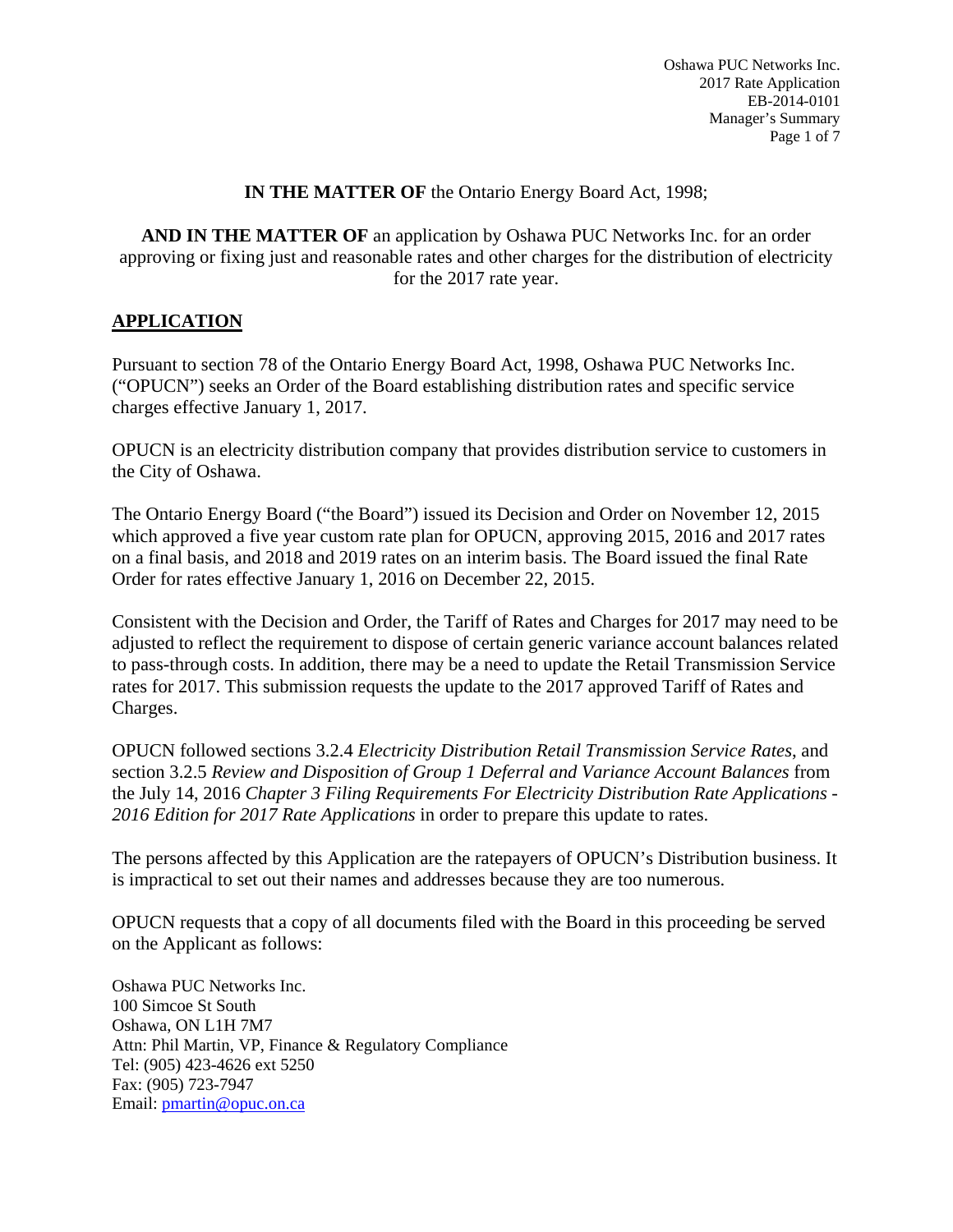Oshawa PUC Networks Inc. 2017 Rate Application EB-2014-0101 Manager's Summary Page 2 of 7

# **Table of Contents**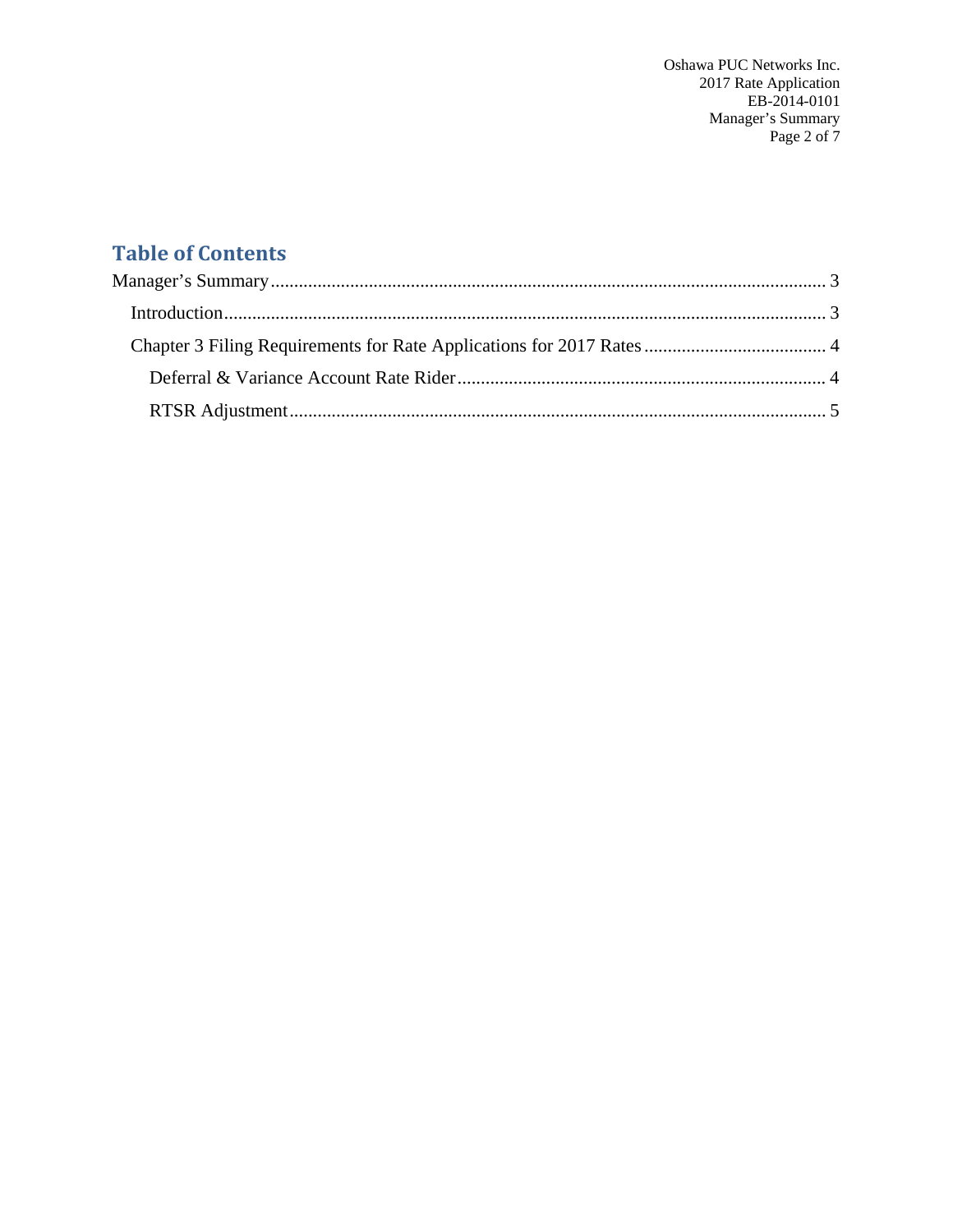Oshawa PUC Networks Inc. 2017 Rate Application EB-2014-0101 Manager's Summary Page 3 of 7

# **Manager's Summary**

### **Introduction**

OPUCN filed a Cost of Service application with the Board which resulted in 2015, 2016 and 2017 rates on a final basis, and 2018 and 2019 rates on an interim basis. In accordance with the Board's Decision and Order issued on November 12, 2015, which approved OPUCN's five year custom rate plan, OPUCN is filing a request to adjust 2017 rates.

In this application OPUCN proposes rate adjustments based on:

• The approved adjustment to Retail Transmission Service and Connection costs.

In preparing this application, OPUCN has relied on direction from the Board contained in:

- Chapter 3 of the Filing Requirements for Electricity Distribution Rate Applications as revised July 14, 2016;
- Board approved Deferral and Variance Account (Continuity Schedule) Work Form (Version 2.7 – updated July 21, 2016);
- Board approved 2017 RTSR Work Form for Electricity Distributors (Version 1.1 updated July 11, 2016).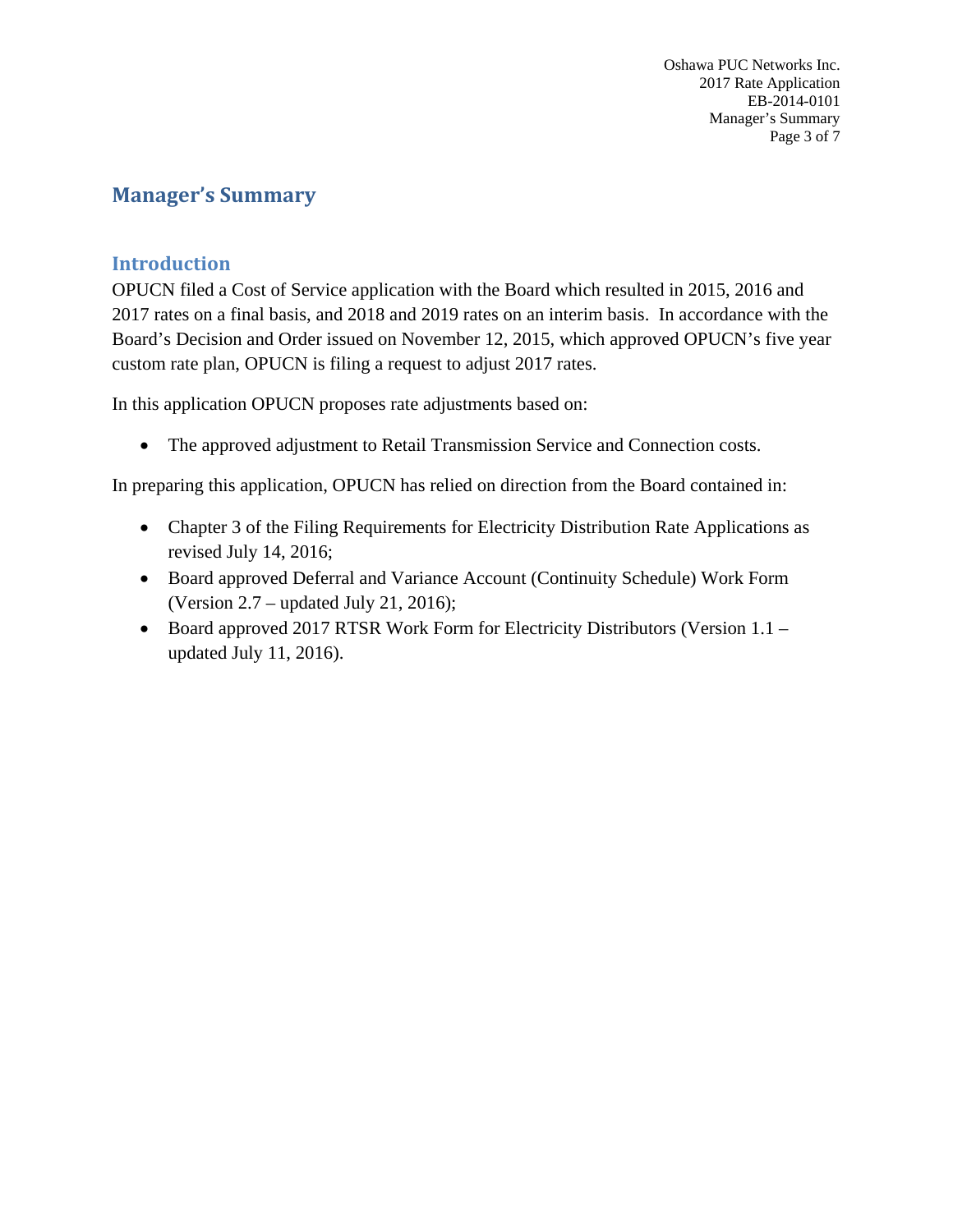# **Chapter 3 Filing Requirements for Rate Applications for 2017 Rates**

OPUCN has followed the Board's instructions in completing the EDDVAR Continuity and RTSR Workforms ("Model") as outlined in sections 3.2.5 and 3.2.4, respectfully, in the Board's 2017 Chapter 3 Filing Requirements for Electricity Distribution Rate Applications. The resulting rate adjustments are detailed below.

#### **Deferral & Variance Account Rate Rider**

The Deferral & Variance Account rate rider was calculated using the Deferral & Variance Account Worksheet provided by the Board. The Worksheet is attached to this Application.

| <b>Account Number</b> | <b>Total Claim</b> |
|-----------------------|--------------------|
|                       |                    |
| 1551                  | (\$10,071)         |
| 1580                  | (\$1,984,835)      |
| 1584                  | \$1,577,511        |
| 1586                  | $(\$654,161)$      |
| 1588                  | \$778,593          |
| 1589                  | $(\$213,007)$      |
|                       |                    |
|                       | $(\$505,969)$      |
|                       |                    |

The Group 1 amounts are as follows.

| <b>Threshold Test</b>                                  |               |
|--------------------------------------------------------|---------------|
| Total Claim for Threshold Test (All Group 1 Accounts)* | $(\$505,969)$ |
| <b>Forecasted Annual kwh</b>                           | 1,107,833,051 |
| Threshold Test (Total claim per kWh)                   | $(\$0.0005)$  |

\* *Disposition and Recovery/Refund of Regulatory Balances,* Account 1595, is a Group 1 Account. It is not included in the threshold test as it includes balances previously approved for disposition by the Board. As of December 31, 2014, the Board approved the disposition of all Group 1 accounts plus projected interest to December 31, 2015, for a total of \$4,909,177. This balance was transferred to Account 1595 to track recovery via approved rate riders. The test is applied to remaining Group 1 account balances.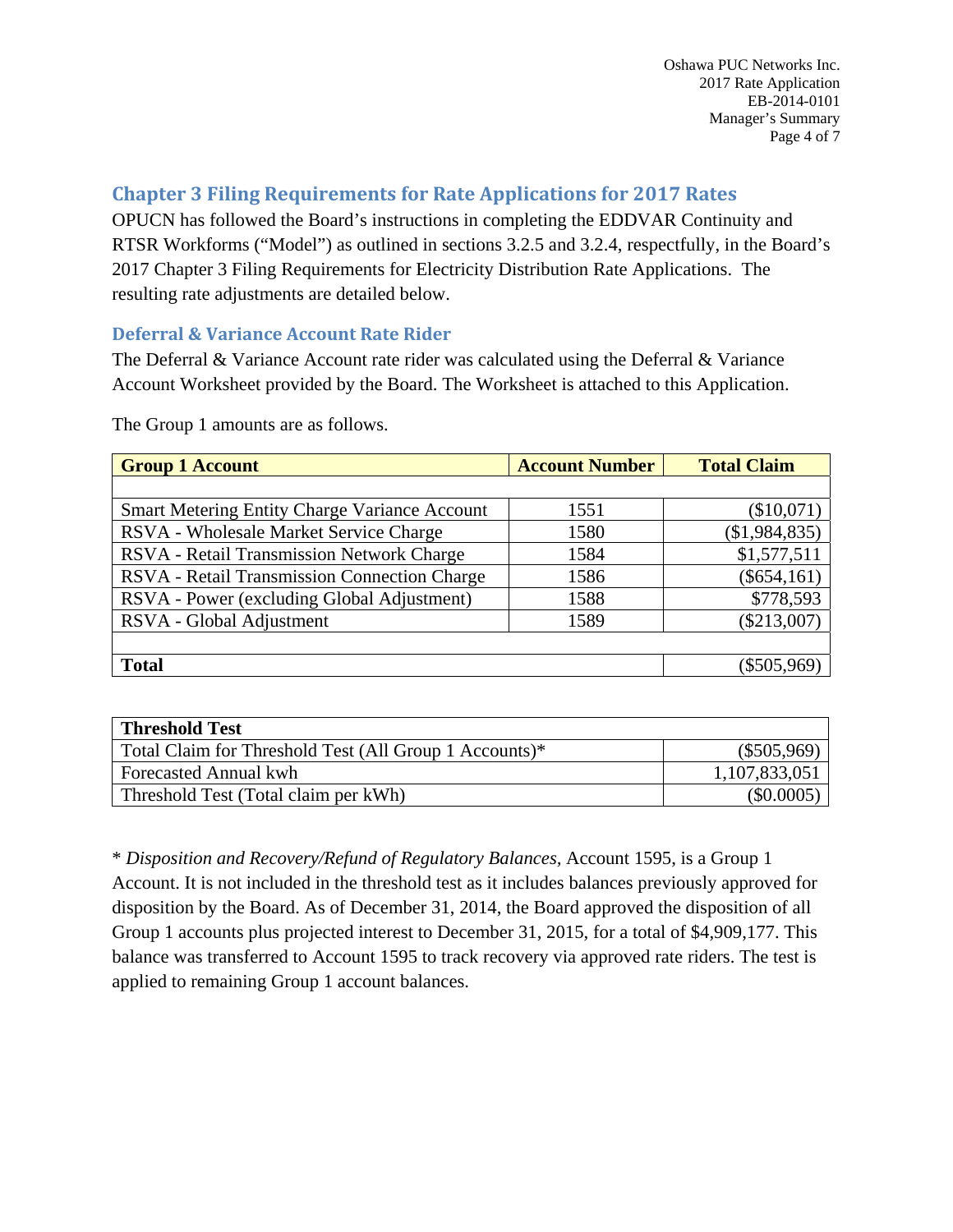The Report of the Board on Electricity Distributors' Deferral and Variance Account Review Report (the "EDDVAR Report") provides that during the IRM plan term, the distributor's Group 1 audited account balances will be reviewed and disposed if the pre-set disposition threshold of \$0.001 per kWh (debit or credit) is exceeded. The OPUCN Group 1 balances result in a total claim per kWh lower than the pre-set threshold of \$0.001 per kWh and as such no disposition of these balances is requested at this time.

#### **RTSR Adjustment**

OPUCN has used the RTSR Adjustment Worksheet to calculate new rates for Network and Connection charges.

|                                                      |             | 2017 Proposed       | 2017 Proposed          |  |
|------------------------------------------------------|-------------|---------------------|------------------------|--|
| <b>Rate Class</b>                                    | <b>Unit</b> | <b>RTSR-Network</b> | <b>RTSR-Connection</b> |  |
| Residential                                          | lkWh        | 0.0074              | 0.0062                 |  |
| General Service Less Than 50 kW                      | lkWh        | 0.0069              | 0.0057                 |  |
| General Service 50 to 999 kW                         | lkW         | 2.4961              | 2.0069                 |  |
| General Service 50 to 999 kW - Interval Metered      | lkW         | 3.1993              | 2.5494                 |  |
| General Service 1,000 to 4,999 kW - Interval Metered | lkW         | 3.1993              | 2.5494                 |  |
| Large Use $>$ 5000 kW                                | lkW         | 3.4089              | 2.7817                 |  |
| Unmetered Scattered Load                             | <b>kWh</b>  | 0.0069              | 0.0057                 |  |
| Sentinel Lighting                                    | lkW         | 1.7217              | 2.3559                 |  |
| <b>Street Lighting</b>                               | lkW         | 1.6925              | 2.3160                 |  |

The proposed new rates are shown below.

The following table illustrates the change from the Board's approved 2017 Network and Connection rates, as part of the Decision and Order issued November 12, 2015, and the proposed 2017 Network and Connection Rates.

|                                                      |             |                     | 2017 Proposed          |               |
|------------------------------------------------------|-------------|---------------------|------------------------|---------------|
|                                                      |             | 2017 Approved       | <b>Change to RTSR-</b> |               |
| <b>Rate Class</b>                                    | <b>Unit</b> | <b>RTSR-Network</b> | <b>Network</b>         | <b>Change</b> |
| Residential                                          | kWh         | 0.0078              | 0.0074                 | (0.0004)      |
| General Service Less Than 50 kW                      | lkWh        | 0.0072              | 0.0069                 | (0.0003)      |
| General Service 50 to 999 kW                         | lkW         | 2.6140              | 2.4961                 | (0.1179)      |
| General Service 50 to 999 kW - Interval Metered      | <b>kW</b>   | 3.3504              | 3.1993                 | (0.1511)      |
| General Service 1,000 to 4,999 kW - Interval Metered | <b>kW</b>   | 3.3504              | 3.1993                 | (0.1511)      |
| Large Use $>$ 5000 kW                                | lkW         | 3.5699              | 3.4089                 | (0.1609)      |
| Unmetered Scattered Load                             | lkWh        | 0.0072              | 0.0069                 | (0.0003)      |
| Sentinel Lighting                                    | <b>kW</b>   | 1.8030              | 1.7217                 | (0.0813)      |
| <b>Street Lighting</b>                               | <b>IkW</b>  | 1.7724              | 1.6925                 | (0.0799)      |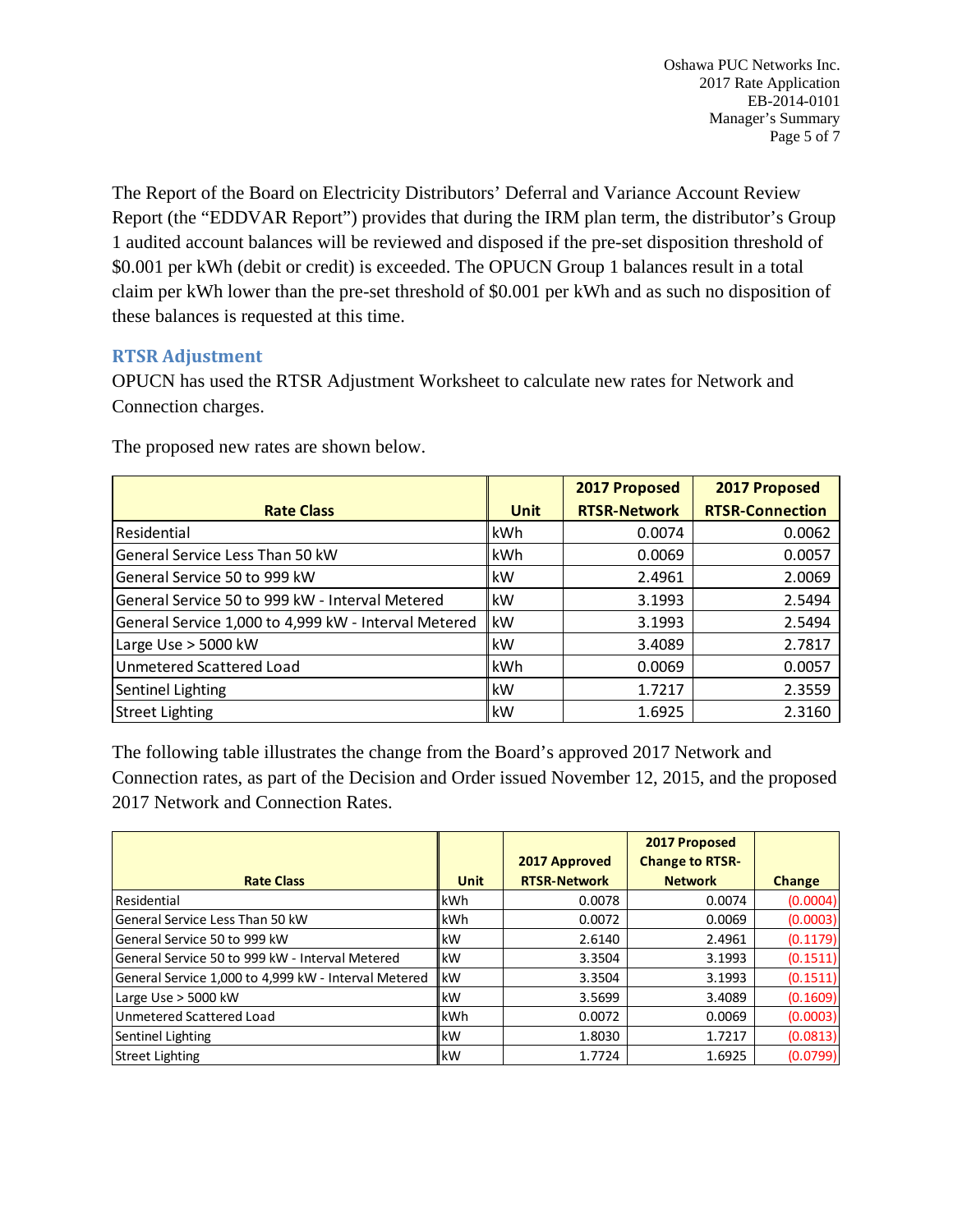Oshawa PUC Networks Inc. 2017 Rate Application EB-2014-0101 Manager's Summary Page 6 of 7

|                                                      |             |                        | 2017 Proposed          |          |
|------------------------------------------------------|-------------|------------------------|------------------------|----------|
|                                                      |             | 2017 Approved          | <b>Change to RTSR-</b> |          |
| <b>Rate Class</b>                                    | <b>Unit</b> | <b>RTSR-Connection</b> | <b>Connection</b>      | Change   |
| Residential                                          | <b>IkWh</b> | 0.0062                 | 0.0062                 | (0.0000) |
| General Service Less Than 50 kW                      | <b>IkWh</b> | 0.0057                 | 0.0057                 | 0.0000   |
| General Service 50 to 999 kW                         | <b>IkW</b>  | 2.0181                 | 2.0069                 | (0.0113) |
| General Service 50 to 999 kW - Interval Metered      | <b>IkW</b>  | 2.5637                 | 2.5494                 | (0.0143) |
| General Service 1,000 to 4,999 kW - Interval Metered | <b>kW</b>   | 2.5637                 | 2.5494                 | (0.0143) |
| Large Use > 5000 kW                                  | <b>IkW</b>  | 2.7973                 | 2.7817                 | (0.0156) |
| Unmetered Scattered Load                             | <b>IkWh</b> | 0.0057                 | 0.0057                 | 0.0000   |
| Sentinel Lighting                                    | <b>IkW</b>  | 2.3691                 | 2.3559                 | (0.0132) |
| <b>Street Lighting</b>                               | <b>IkW</b>  | 2.3290                 | 2.3160                 | (0.0130) |